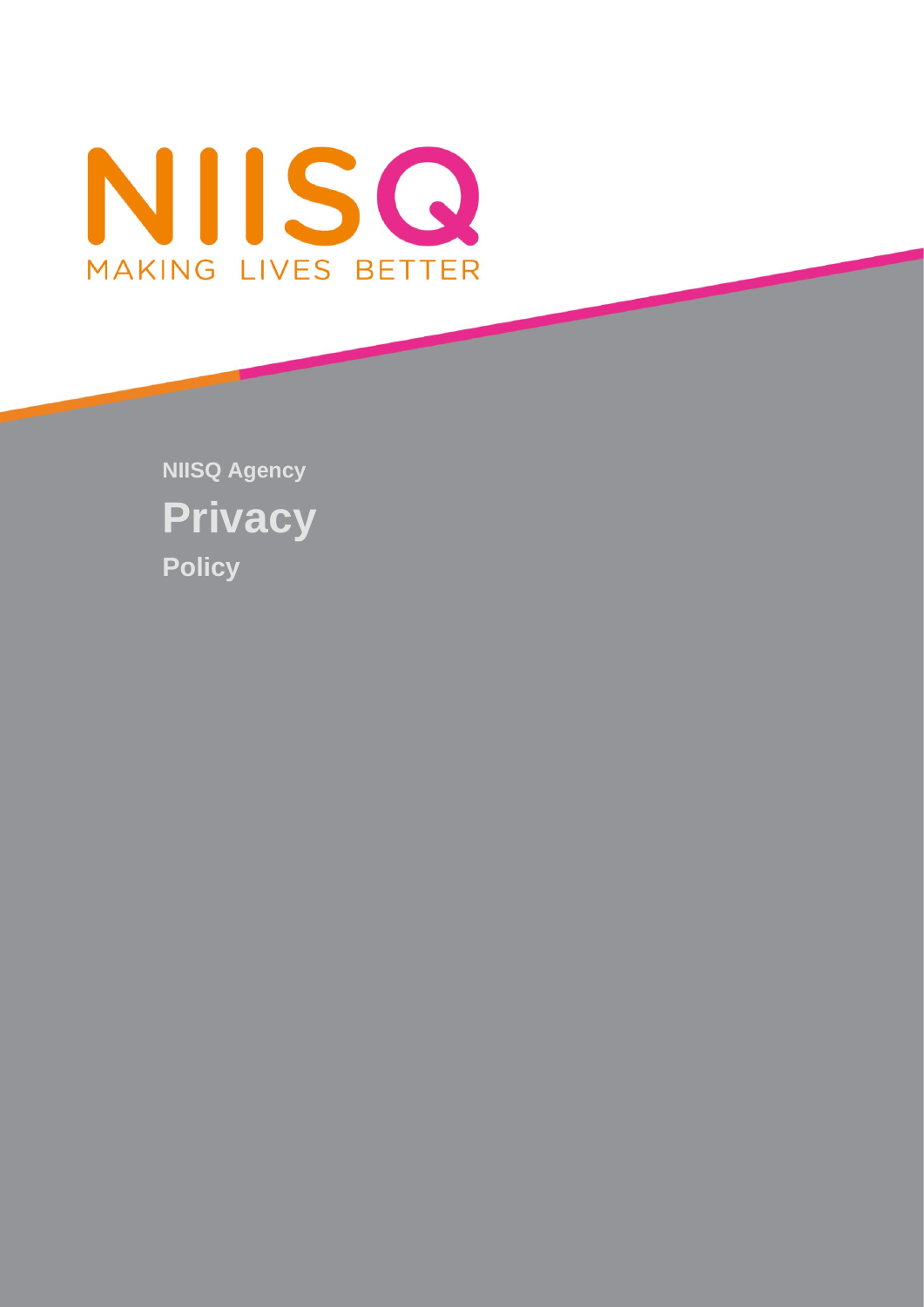

# **Contents**

| 1.  |                                                         |  |
|-----|---------------------------------------------------------|--|
| 1.1 |                                                         |  |
| 1.2 |                                                         |  |
| 1.3 |                                                         |  |
| 2.  |                                                         |  |
| 2.1 |                                                         |  |
| 2.2 |                                                         |  |
| 2.3 |                                                         |  |
| 3.  |                                                         |  |
| 3.1 |                                                         |  |
| 4.  |                                                         |  |
| 4.1 |                                                         |  |
| 4.2 |                                                         |  |
| 4.3 |                                                         |  |
| 5.  |                                                         |  |
| 5.1 |                                                         |  |
| 6.  | Personal information and contracted service providers 8 |  |
| 6.1 |                                                         |  |
| 7.  |                                                         |  |
| 7.1 |                                                         |  |
| 8.  |                                                         |  |
| 8.1 |                                                         |  |
| 8.2 |                                                         |  |
| 8.3 |                                                         |  |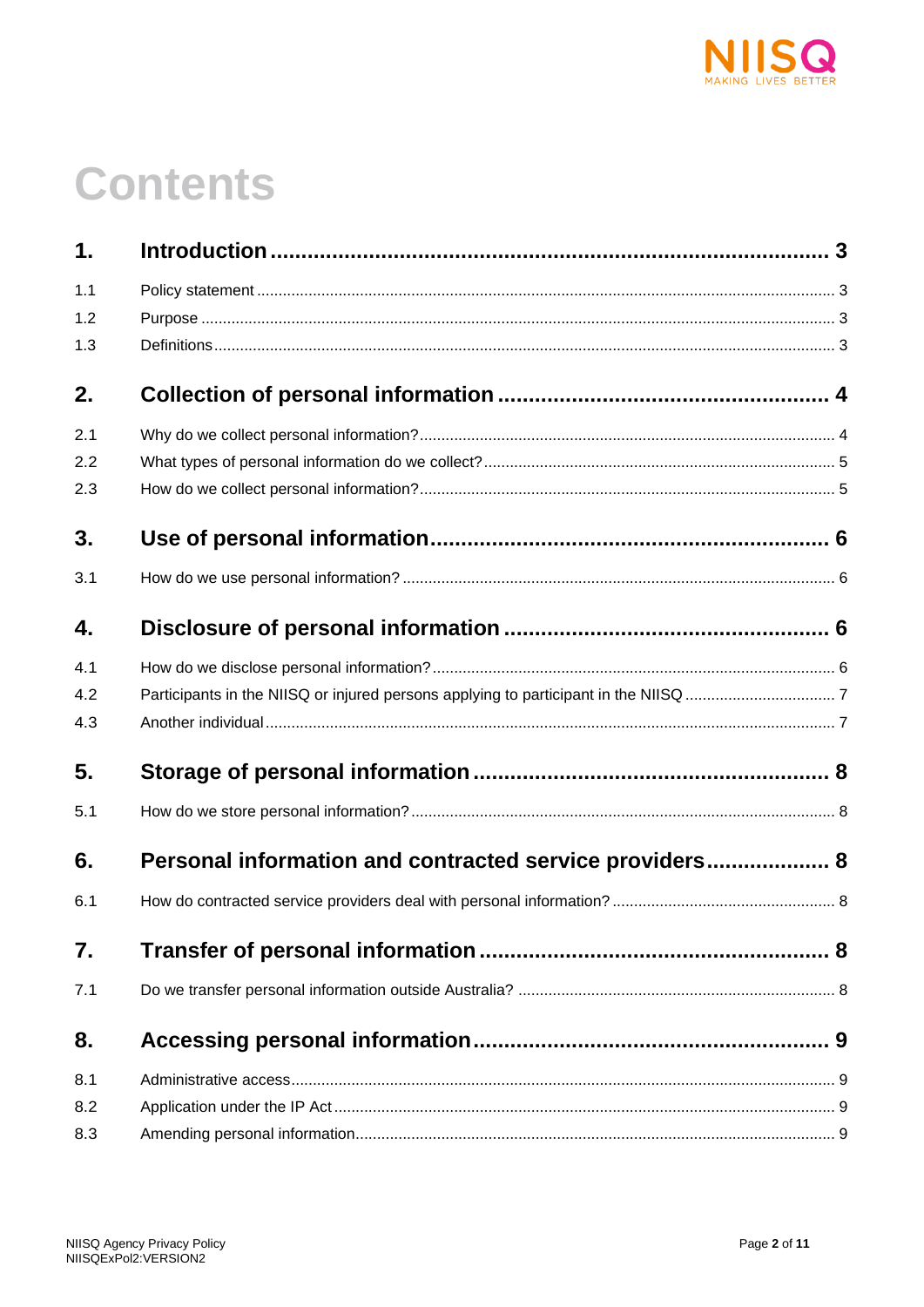

| 9.         |  |
|------------|--|
| 9.1<br>9.2 |  |
| 10.        |  |
| 11.        |  |
| 12.        |  |
| 13.        |  |
| 14.        |  |
| 14.1       |  |

# <span id="page-2-0"></span>**1. Introduction**

#### <span id="page-2-1"></span>**1.1 Policy statement**

The National Injury Insurance Agency, Queensland (the NIISQ Agency, 'we', 'us', 'our') is committed to protecting an individual's right to privacy. We commit to collect, use, disclose and store personal information in accordance with the:

- 11 Information Privacy Principles (IPP's) contained in schedule 3 of the *Information Privacy Act 2009* (Qld) (IP Act) and other privacy provisions in the IP Act; and
- *National Injury Insurance Scheme (Queensland) Act 2016 (NIISQ Act): and*
- *National Injury Insurance Scheme (Queensland) Regulation 2016* (NIISQ Regulation).

If we fail to comply with any of the above principles, we will take all reasonable steps to minimise any potential damage.

#### <span id="page-2-2"></span>**1.2 Purpose**

The purpose of this policy is to outline:

- the NIISQ Agency's commitment to protecting personal information of individuals; and
- how the NIISQ Agency will collect, use, disclose and store the personal information of individuals.

### <span id="page-2-3"></span>**1.3 Definitions**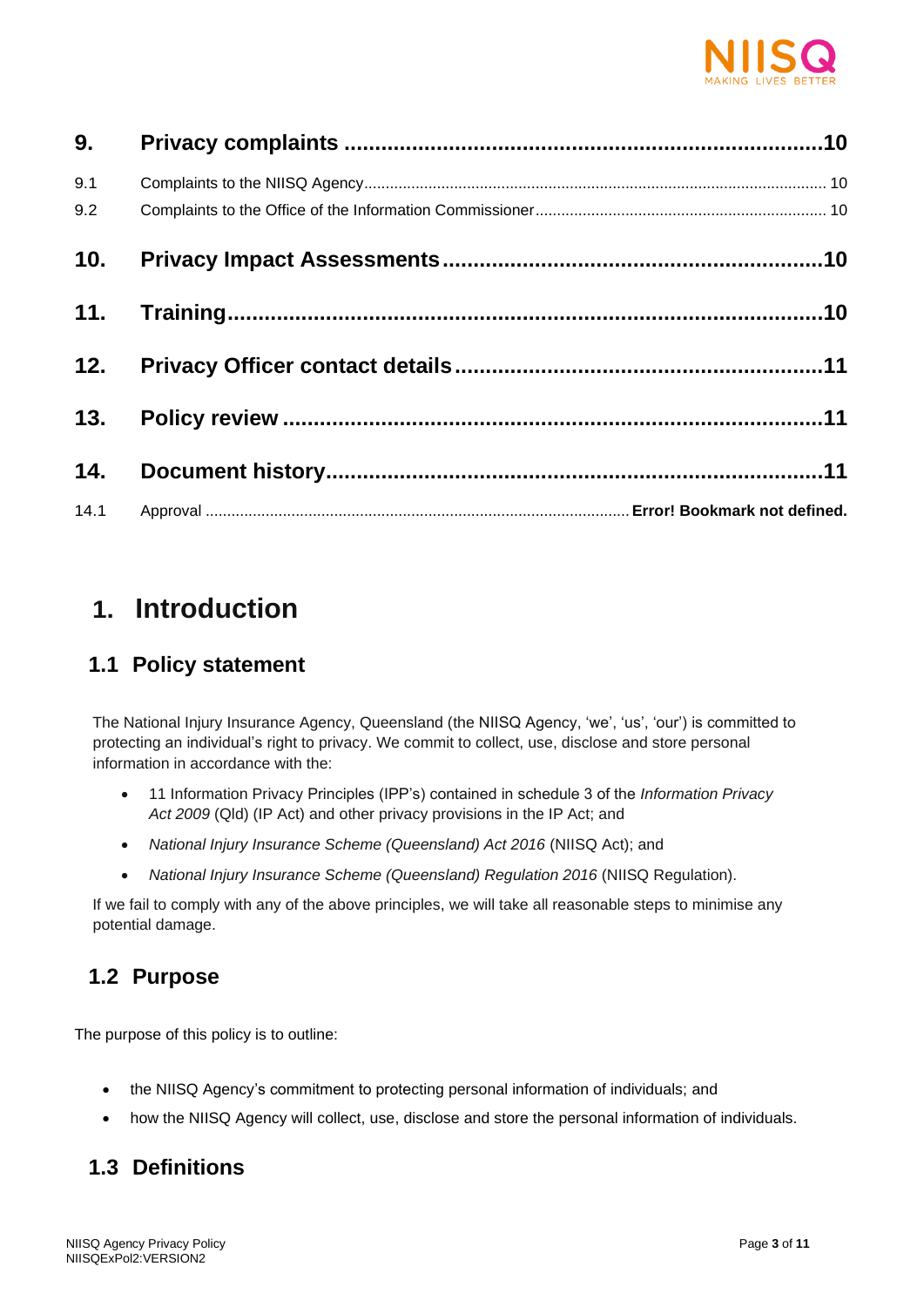

| Term                                            | <b>Definition</b>                                                                                                                                                                                                                                                                           |
|-------------------------------------------------|---------------------------------------------------------------------------------------------------------------------------------------------------------------------------------------------------------------------------------------------------------------------------------------------|
| Personal<br>information                         | Information or an opinion, including information or an opinion forming part of a<br>database, whether true or not, and whether recorded in a material form or not,<br>about an individual whose identity is apparent, or can reasonably be ascertained,<br>from the information or opinion. |
|                                                 | In general terms, personal information is any information that can be used to<br>identify an individual. For example, a person's name, contact details or other<br>information that may reasonably be connected to an individual.                                                           |
| Use of<br>personal<br>information               | We will use personal information when we:                                                                                                                                                                                                                                                   |
|                                                 | take the information into account when making a decision; or                                                                                                                                                                                                                                |
|                                                 | search, manipulate or otherwise deal with the information; or                                                                                                                                                                                                                               |
|                                                 | transfer the information between business units within the NIISQ<br>Agency.                                                                                                                                                                                                                 |
| <b>Disclosure</b><br>of personal<br>information | We will disclose personal information when we:                                                                                                                                                                                                                                              |
|                                                 | give personal information to an entity who does not know the personal<br>information and is not in a position to be able to find it out; and                                                                                                                                                |
|                                                 | we cease having control over who will know the personal information in<br>the future.                                                                                                                                                                                                       |

# <span id="page-3-1"></span><span id="page-3-0"></span>**2. Collection of personal information**

#### **2.1 Why do we collect personal information?**

We collect personal information of individuals for a range of reasons, including:

- To assess eligibility under the National Injury Insurance Scheme, Queensland (NIISQ);
- To assess what reasonable treatment, care and support will be paid for by us;
- To carry out our main functions under the NIISQ including:
	- o to administer and provide information about the NIISQ; and
	- o monitor and review the NIISQ; and
	- o conduct research and collect statistics about the NIISQ; and
	- o give advice and information to the Treasurer and the Motor Accident Insurance Commission about the NIISQ; and
	- o provide support and funding for programs, research and education relevant to the treatment, care and support of participants in the NIISQ; and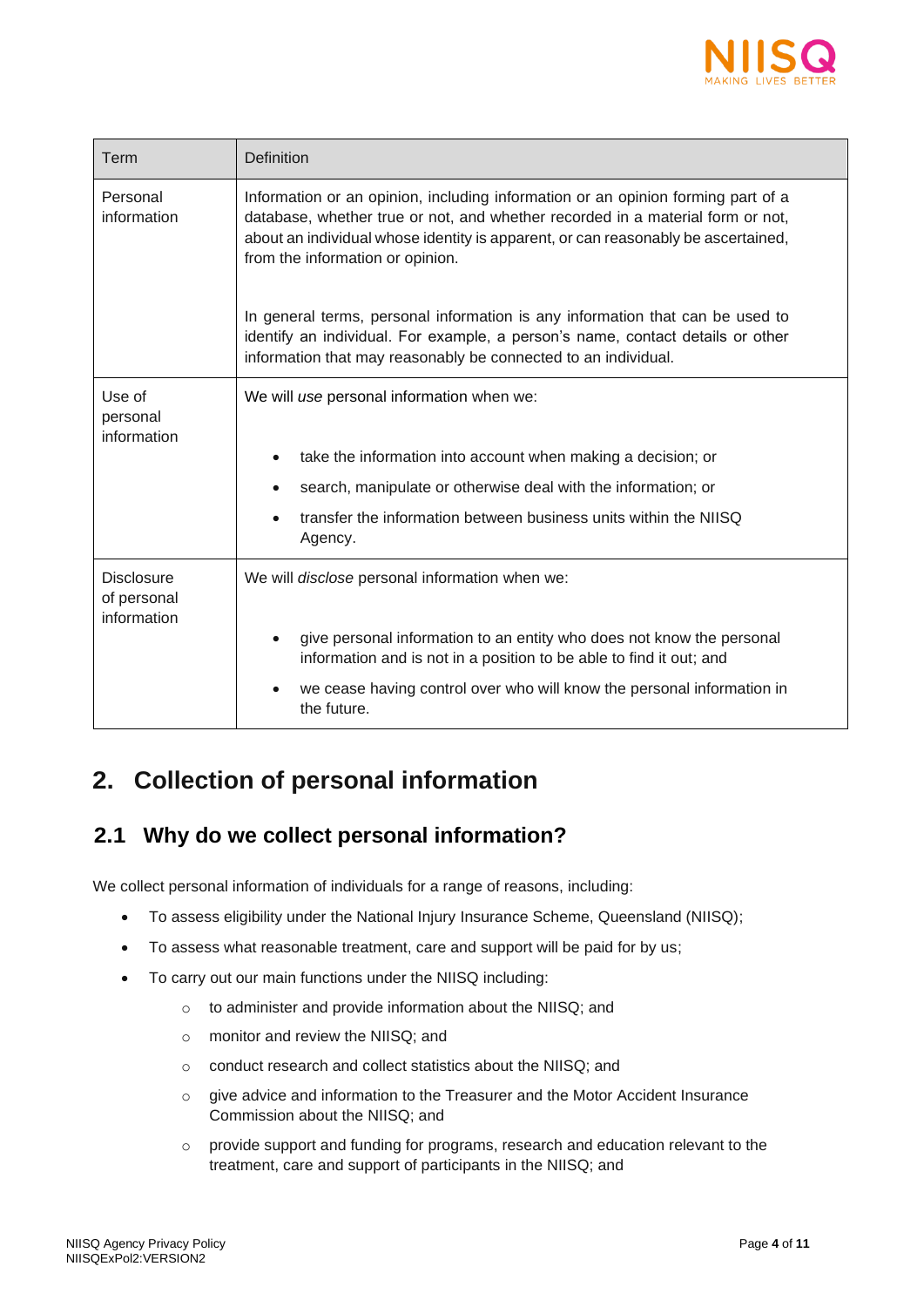

- o manage the fund; and
- o keep a register of providers of services under the NIISQ;
- To process and respond to information access requests;
- To process and respond to complaints and feedback;
- For recruitment and employment purposes; or
- To carry out any other function given to us under the NIISQ Act or any other Act.

#### <span id="page-4-0"></span>**2.2 What types of personal information do we collect?**

The types of personal information we may collect will depend on how individuals interact with us. Some examples of the types of personal information we typically collect include:

- Full name and contact details;
- Date of birth;
- Gender:
- Relationship details and family circumstances;
- Family history;
- Medical or health information:
- Financial details;
- Diversity and cultural background;
- Photographs;
- Driver licence, passport or other documents that evidence identity;
- Occupation, employment history and educational background;
- Personal information provided by individuals using our complaint management system, including details of the complainant, subject of the complaint, witnesses etc.; and
- Personal information provided during recruitment processes (e.g. curriculum vitae or referees).

#### <span id="page-4-1"></span>**2.3 How do we collect personal information?**

We will:

- only collect personal information from individuals when it is necessary for the particular function or activity we are carrying out; and
- only collect the amount of personal information that is necessary to fulfill the particular function.

We may collect personal information in the following ways:

- directly from individuals, for example, when we request personal information through forms;
- from another entity, such as another government agency;
- through an authorised representative, for example, a lawyer;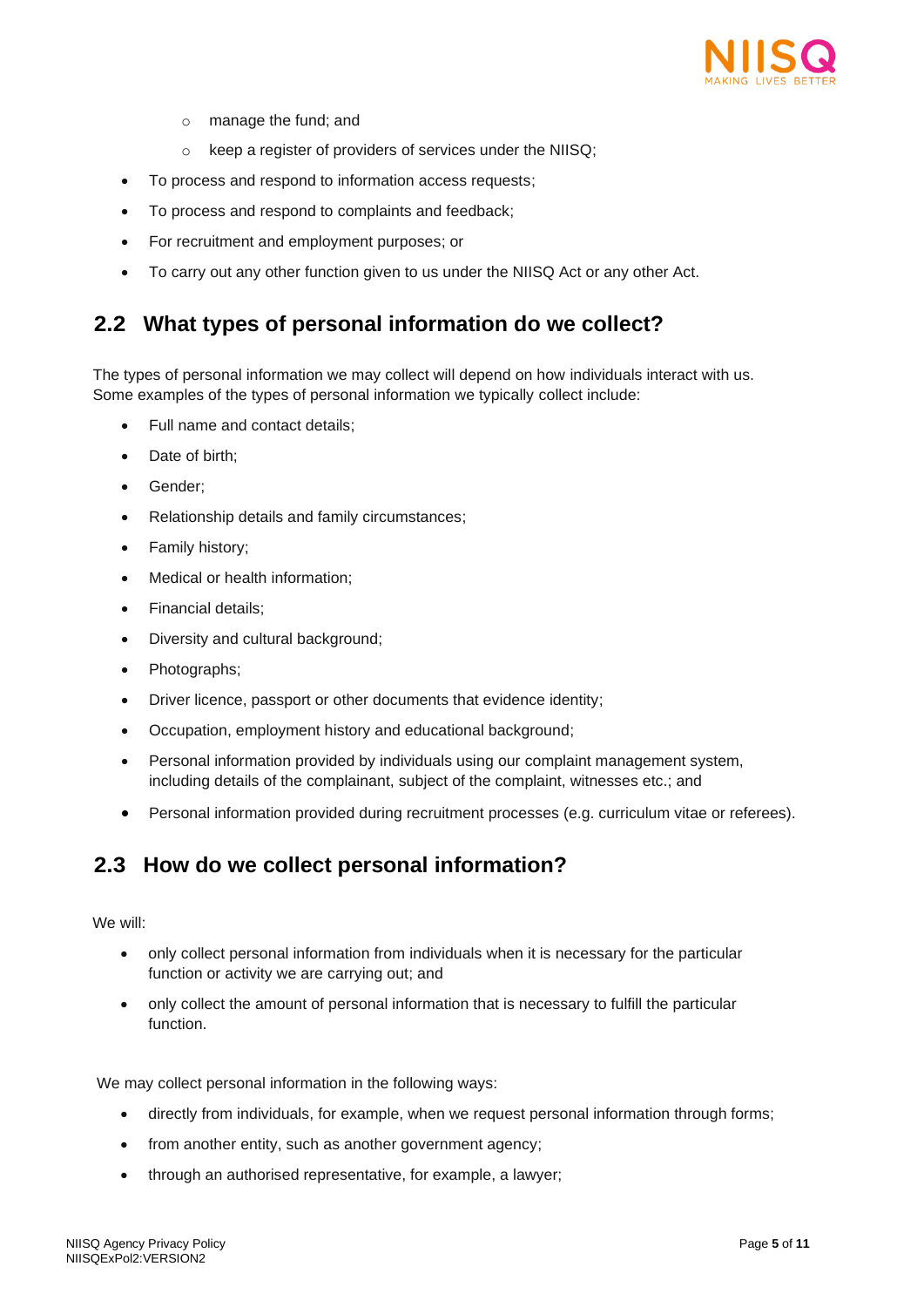

- through our website;
- through email lists or events signed up to by the individual;
- through social media services, such as Facebook.

When we collect personal information directly from an individual, we will advise:

- why the information is being collected; and
- any law that allows the NIISQ Agency to collect the information; and
- whether the NIISQ Agency normally discloses the information and to who.

# <span id="page-5-1"></span><span id="page-5-0"></span>**3. Use of personal information**

#### **3.1 How do we use personal information?**

Under the IP Act we may only use personal information for the purpose for which it was collected. However, we may use personal information for a secondary purpose where:

- The individual has expressly or impliedly consented to their personal information being used for the secondary purpose;
- The secondary purpose is directly related to the primary purpose:
- Use of the information for the secondary purpose is necessary to protect the life, health, safety or welfare of an individual or the public;
- Use of the information for the secondary purpose is authorised by law;
- Use of the information for the secondary purpose is required for law enforcement purposes;
- Use of the information for the secondary purpose is necessary for research or statistical purposes.

Prior to using personal information, we will take reasonable steps to ensure that the personal information is accurate, complete and up to date.

# <span id="page-5-3"></span><span id="page-5-2"></span>**4. Disclosure of personal information**

#### **4.1 How do we disclose personal information?**

To perform our functions under the NIISQ, we may be required to disclose personal information to third parties. We will take all reasonable steps to ensure the third party recipient of personal information (apart from a third party recipient specified in the NIISQ Act) will not use or disclose the information for a purpose other than the purpose for which it was disclosed by us, unless required or authorised by law.

Under our legislation, how and who we disclose personal information to will differ depending on whether the individual is:

• A participant in the NIISQ or an injured person applying to participate in the NIISQ; or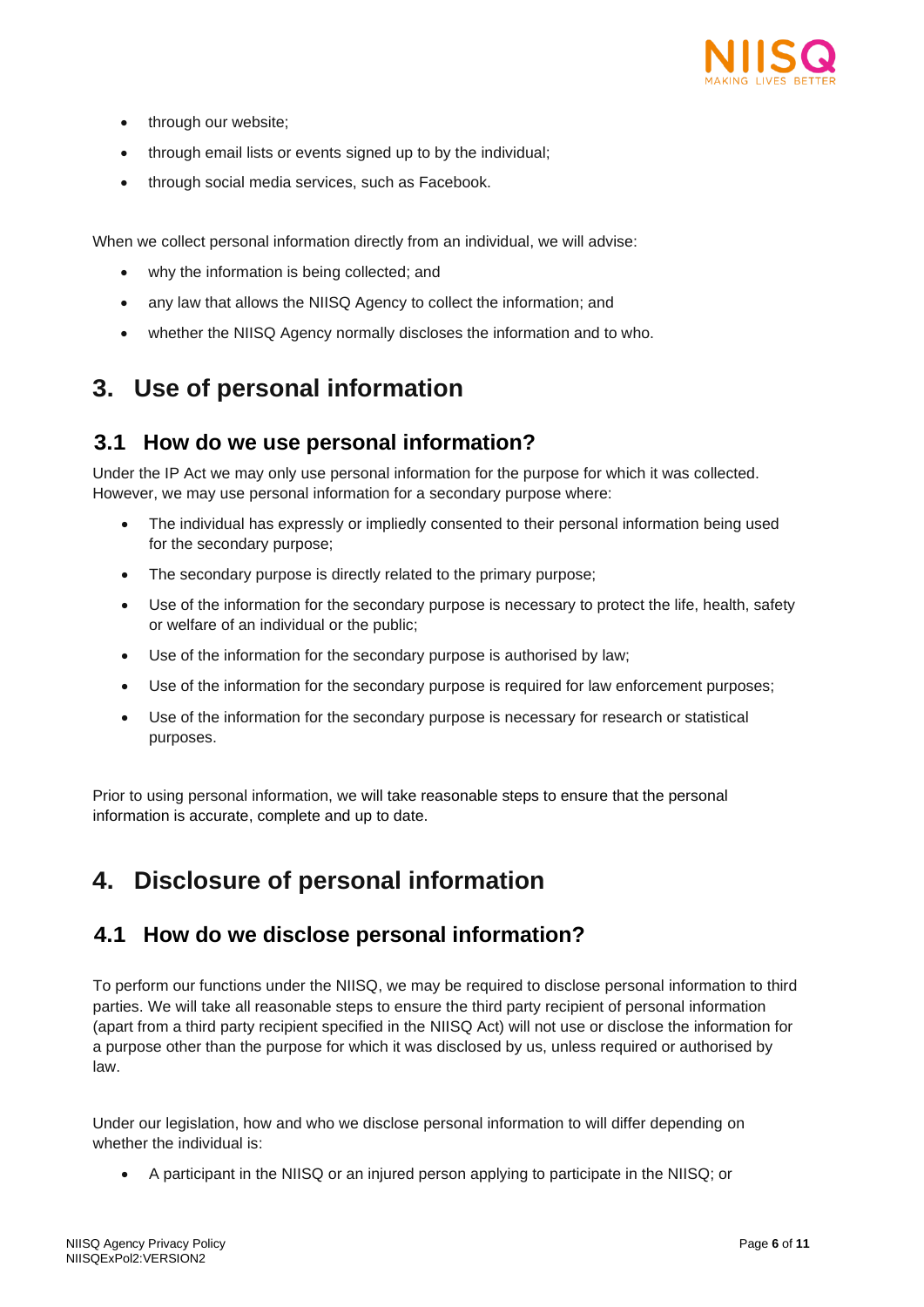

• Another individual.

#### <span id="page-6-0"></span>**4.2 Participants in the NIISQ or injured persons applying to be participants in the NIISQ**

If the individual is a participant in the NIISQ or applying to be a participant in the NIISQ, we may disclose personal information to the following entities:

- Motor Accident Insurance Commission;
- Nominal Defendant under the *Motor Accident Insurance Act 1994* (Qld);
- An entity that is the same as or similar to the Nominal Defendant under a law of the Commonwealth or another State;
- An insurer carrying on the business of providing workers' compensation insurance, personal accident or illness insurance, or insurance against loss of income through disability;
- An entity that is the same as or similar to us under a law of the Commonwealth or another State;
- A department, agency or instrumentality of the Commonwealth, the State or another State;
- The agency under the *National Disability Insurance Scheme Act 2013* (Cwlth);
- A hospital, including a private hospital;
- An ambulance or other emergency service:
- A doctor;
- A person who is appropriately qualified to assess the treatment, care or support needs of a person;
- A provider of treatment, care or support services, including, for example, attendant care and support services;
- An employer or previous employer of an injured person;
- An educational institution;
- An entity that provides services under the NIISQ to a participant, if giving the information may help in providing the services;
- An entity engaged in work relating to:
	- o the administration of the NIISQ
	- o monitoring or reviewing the operation of the NIISQ; or
	- o conducting research or collecting statistics about the NIISQ;
- An insurer; or
- A medical tribunal.

We may also disclose personal information in the manner described in **part 4.3**.

#### <span id="page-6-1"></span>**4.3 Another individual**

We also collect the personal information of a range of other individuals who are not participants in the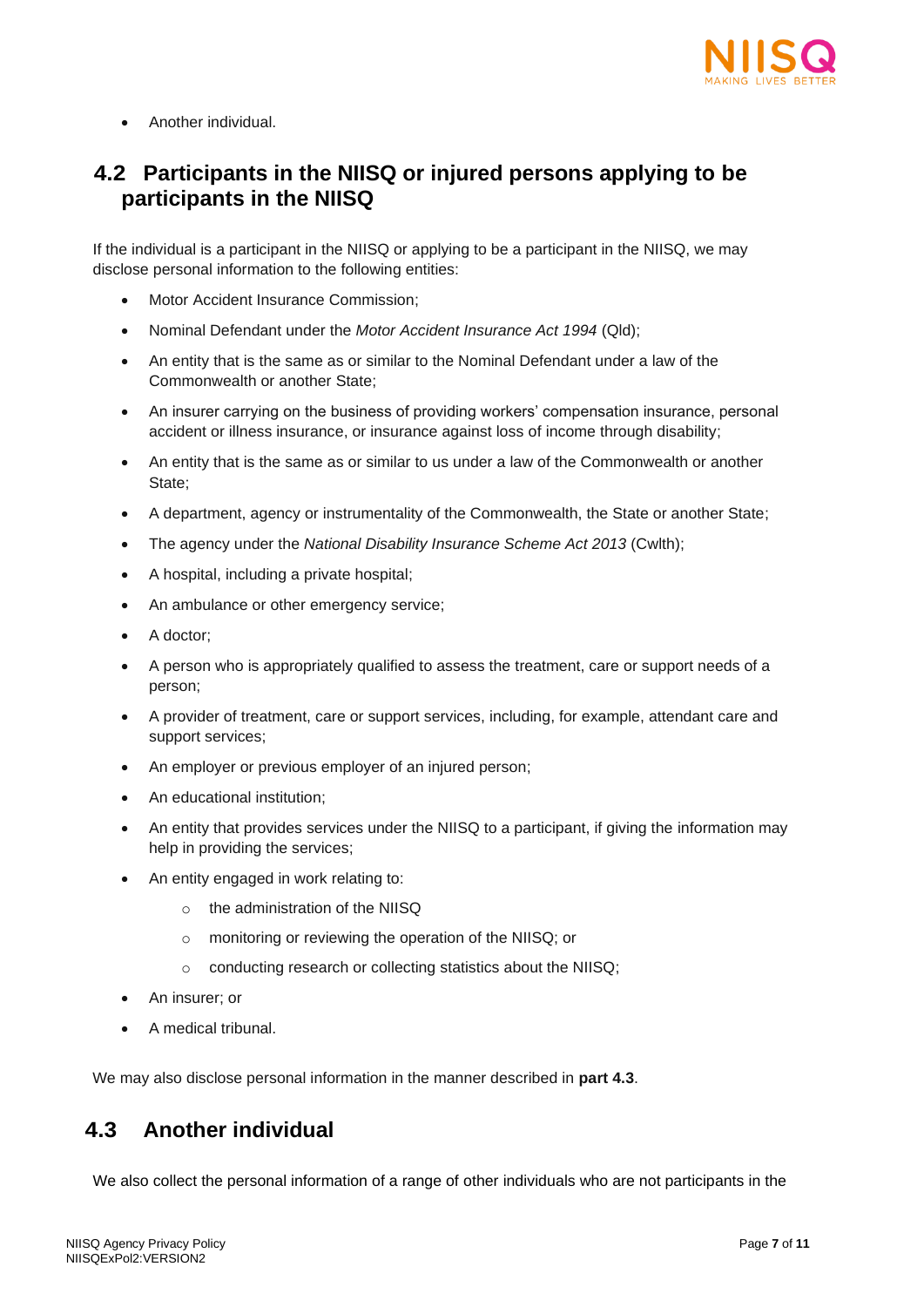

NIISQ or injured persons applying to participate in the NIISQ. In these circumstances, we will only disclose personal information if:

- The individual has expressly or impliedly consented to the release;
- We have made the individual aware that it is the NIISQ Agency's usual practice to disclose the information to a third party;
- The disclosure is necessary to lessen or prevent serious threat to life, health, safety or welfare of the public or an individual;
- The disclosure is authorised or required by law;
- The disclosure is necessary for law enforcement purposes; or
- The disclosure is necessary for research or statistical purposes.

# <span id="page-7-0"></span>**5. Storage of personal information**

#### <span id="page-7-1"></span>**5.1 How do we store personal information?**

We will take all reasonable steps to ensure the personal information of individuals is protected from loss, unauthorised access, use, modification or disclosure and any other misuse. We hold information in either secure electronic record keeping systems or hard copy form. Where reasonable and practicable to do so, we will destroy or de-identify personal information when it is no longer needed.

## <span id="page-7-2"></span>**6. Personal information and contracted service providers**

#### <span id="page-7-3"></span>**6.1 How do contracted service providers deal with personal information?**

We may engage service providers to perform one of our functions or services. If we need to disclose personal information of individuals to those service providers, we will take all reasonable steps to ensure that the service provider is bound by the same rules and regulations that bind the NIISQ Agency in relation to the collection, use, disclosure and storage of personal information under the IP Act. Once bound, the service provider is responsible for any breach of the privacy rules under the IP Act and individuals are able to make privacy complaints against the provider.

# <span id="page-7-4"></span>**7. Transfer of personal information**

#### <span id="page-7-5"></span>**7.1 Do we transfer personal information outside Australia?**

We will only transfer personal information outside Australia if it is required for a legitimate purpose and only if:

- The individual consents to the transfer;
- The transfer is authorised or required under a law;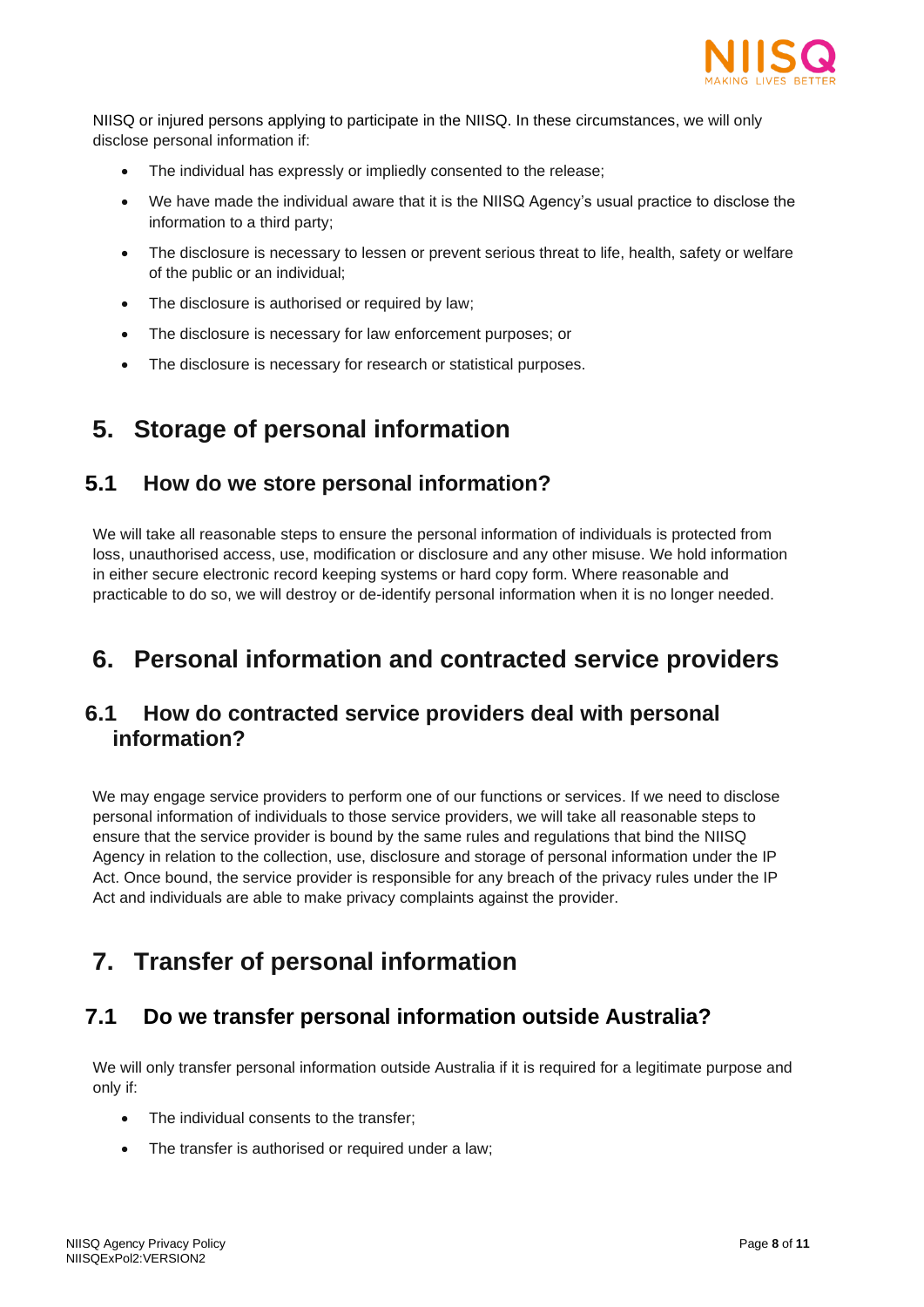

- The transfer is necessary to lessen or prevent serious threat to the life, health, safety or welfare of the public or an individual;
- Two or more of the following apply
	- o the recipient is subject to equivalent privacy obligations; or
	- o the transfer is necessary to perform a function of the NIISQ Agency; or
	- o the transfer is for the individual's benefit; or
	- $\circ$  reasonable steps have been taken by the NIISQ Agency to ensure the information is protected.

# <span id="page-8-0"></span>**8. Accessing personal information**

All individuals can access their personal information held by us. Personal information can be accessed in the ways outlined below.

#### <span id="page-8-1"></span>**8.1 Administrative access**

In some cases, personal information of individuals can be released without the need for a formal application under the IP Act. Our [Administrative Release Policy](https://www.niis.qld.gov.au/wp-content/uploads/2019/03/NIISQ-Agency-Administrative-Release-Policy-13-March-2019.pdf) provides further information about when the NIISQ Agency will release information administratively.

Please contact our Privacy Officer via the contact details below for advice on whether personal information can be released administratively.

#### <span id="page-8-2"></span>**8.2 Application under the IP Act**

The IP Act gives individuals the right to access their personal information held by government agencies. An individual can make a formal application under the IP Act for access to their personal information by completing [this form.](https://www.rti.qld.gov.au/__data/assets/pdf_file/0005/133277/RTI-Access-App-form.pdf)

The completed form must then be sent to our Privacy Officer via the contact details below.

#### <span id="page-8-3"></span>**8.3 Amending personal information**

We take all reasonable steps to ensure the personal information we hold is current and accurate. However, if an individual believes that the personal information the NIISQ Agency holds about them is:

- inaccurate;
- misleading;
- out of date; or
- incomplete

they may apply to have that information amended under the IP Act.

An individual can apply to amend their personal information held by the NIISQ Agency by completing [this form.](https://www.rti.qld.gov.au/__data/assets/pdf_file/0009/97335/attachment-4-approved-form-2ip_s.FH11.PDF) The amendment application should contain: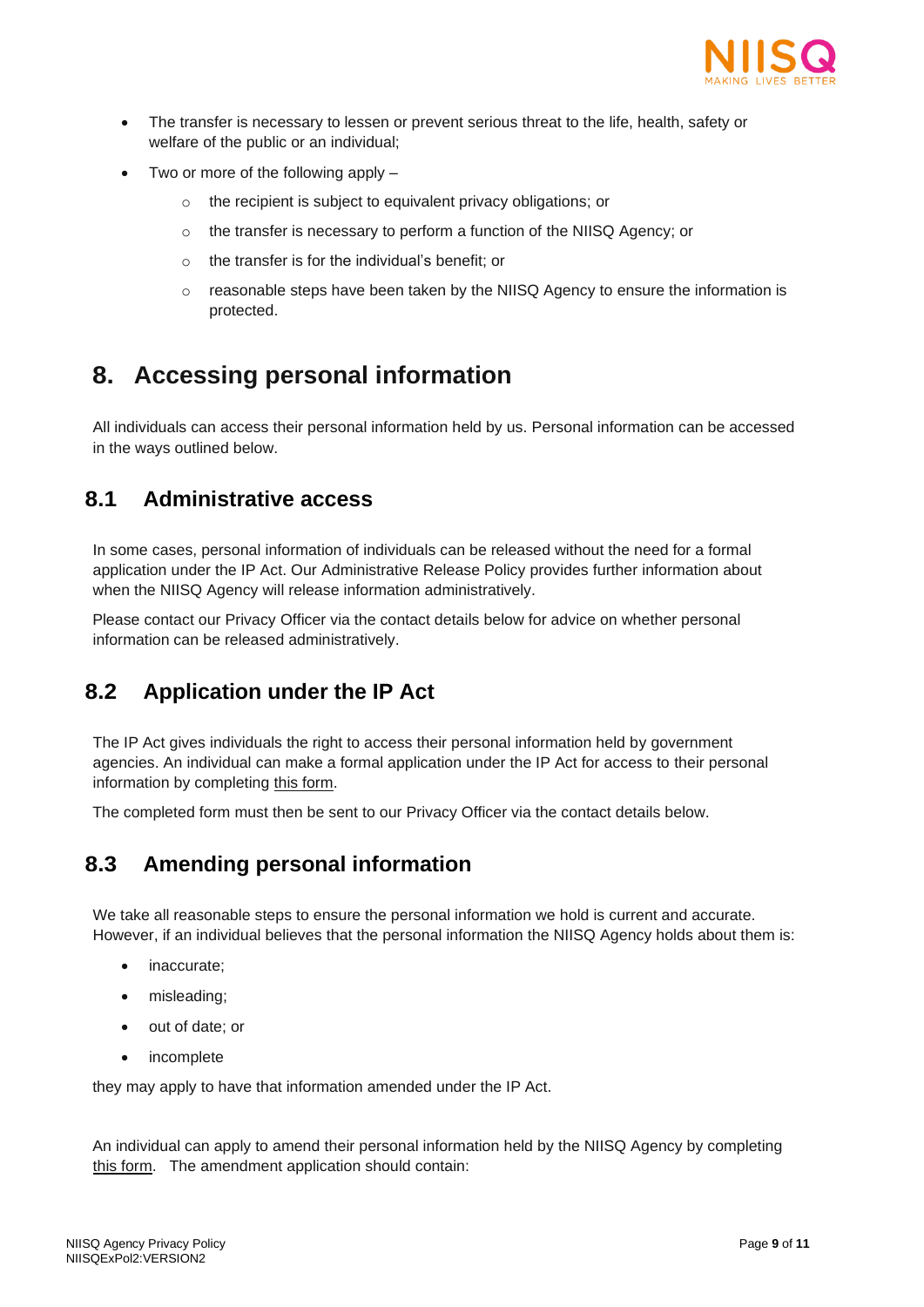

- details of the information to be amended; and
- why the individual believes the information is inaccurate, misleading, out of date or incomplete; and
- the amendments the individual wants to be made; and
- certified evidence of the individual's identity.

The completed form must then be sent to our Privacy Officer via the contact details below.

# <span id="page-9-0"></span>**9. Privacy complaints**

#### <span id="page-9-1"></span>**9.1 Complaints to the NIISQ Agency**

If an individual believes that the NIISQ Agency has not dealt with their personal information in accordance with the principles outlined above, they may make a privacy complaint.

To make a privacy complaint, an individual must submit their complaint in writing to our Privacy Officer via the contact details below.

#### <span id="page-9-2"></span>**9.2 Complaints to the Office of the Information Commissioner**

A privacy complaint must be lodged with the NIISQ Agency prior to applying to the Office of the Information Commissioner (OIC). However, an individual can make a privacy complaint to the OIC if:

- at least 45 days have elapsed since the original privacy complaint was made to the NIISQ Agency; and
- the individual has not received a response from us, or they do not consider the response received is adequate.

Further information about OIC's privacy complaint process can be found [here.](https://www.oic.qld.gov.au/about/privacy/privacy-complaints)

### <span id="page-9-3"></span>**10. Privacy Impact Assessments**

A Privacy Impact Assessment (PIA) is a tool used by the NIISQ Agency to assess the privacy impacts of a project and identify ways to meet the NIISQ Agency's obligations under the IP Act. The NIISQ Agency will undertake PIA's when necessary and in accordance with the OIC's PIA framework. The relevant framework and assessment tool can be found [here.](https://www.oic.qld.gov.au/guidelines/for-government/guidelines-privacy-principles/privacy-compliance/overview-privacy-impact-assessment-process)

# <span id="page-9-4"></span>**11. Training**

To ensure staff compliance with the privacy principles, the NIISQ Agency will provide staff with regular privacy training. The training will be a combination of:

- Online video training; and
- In person training presented by an external contractor.